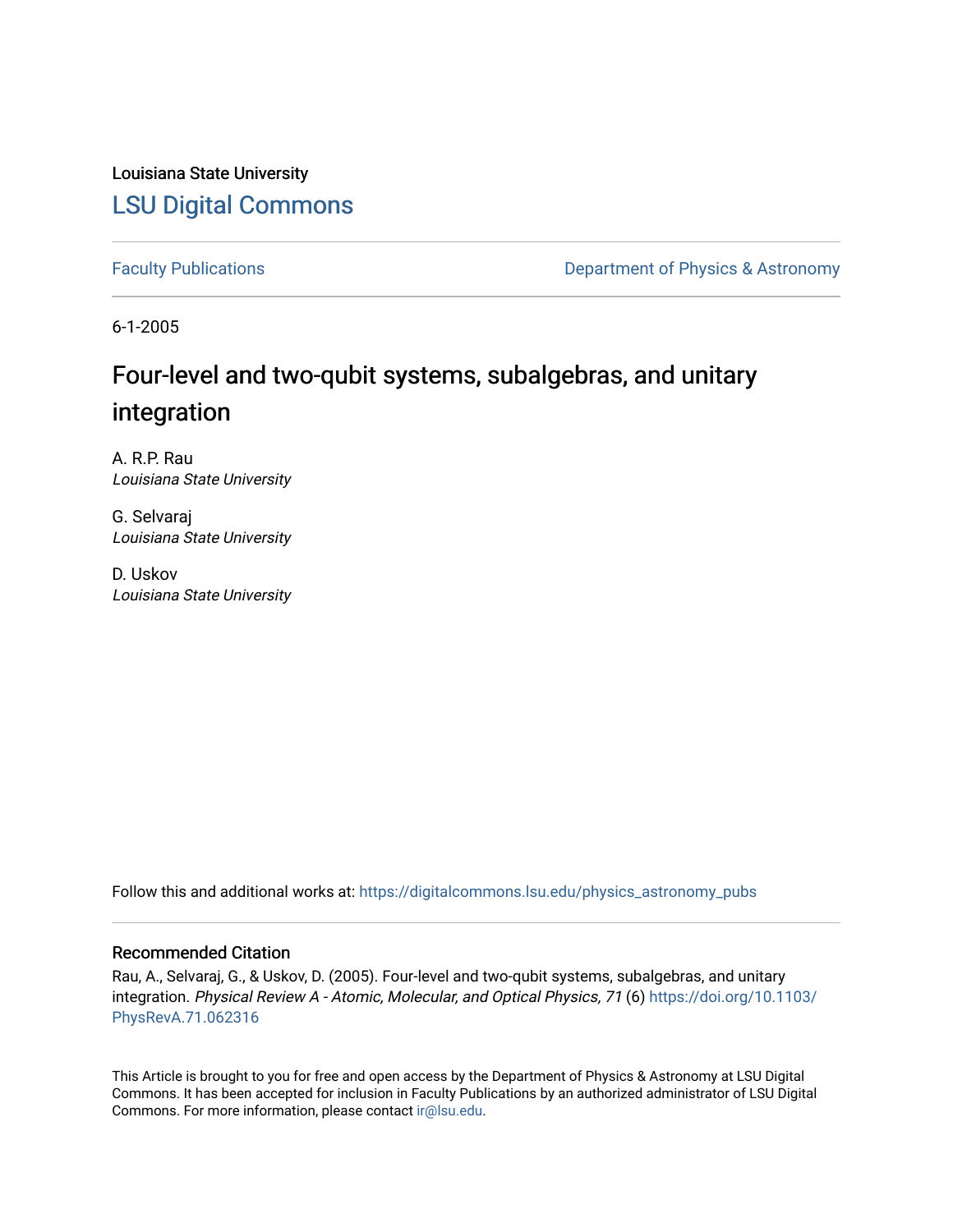### Four-level and two-qubit systems, sub-algebras, and unitary integration

A. R. P. Rau<sup>1,\*</sup>, G. Selvaraj<sup>1</sup> and D. Uskov<sup>1,2</sup>

<sup>1</sup>*Department of Physics and Astronomy, Louisiana State University, Baton Rouge, Louisiana 70803-4001, USA.* <sup>2</sup> *Department of Optics, P.N.Lebedev Physicsl Institute, 119991 Moscow, Russia.*

Four-level systems in quantum optics, and for representing two qubits in quantum computing, are difficult to solve for general time-dependent Hamiltonians. A systematic procedure is presented which combines analytical handling of the algebraic operator aspects with simple solutions of classical, first-order differential equations. In particular, by exploiting  $su(2) \oplus su(2)$  and  $su(2) \oplus su(2) \oplus u(1)$  sub-algebras of the full  $SU(4)$  dynamical group of the system, the non-trivial part of the final calculation is reduced to a single Riccati (first order, quadratically nonlinear) equation, itself simply solved. Examples are provided of two-qubit problems from the recent literature, including implementation of two-qubit gates with Josephson junctions.

PACS numbers: 03.65.Yz, 05.30.-d, 42.50.Lc

Four-level systems are often of interest in quantum optics and in multiphoton processes. As examples of recent literature, see, for instance, [\[1](#page-6-0), [2](#page-7-0)]. Added interest is provided by recent applications for quantum information and computing where two qubits constitute a four-level system. Indeed, two qubits and associated logic gates have been practically realized through Josephson junc-tions [\[3\]](#page-7-1), the coupling Hamiltonian viewed as a  $4 \times 4$ matrix.

In recent papers, we have developed a "unitary integration" technique for solving time-dependent operator equations such as the Schrödinger or Liouville equation for the state or density matrix of a quantum system [\[4\]](#page-7-2). The method also extends to more general master equations when dissipation and decoherence are present [\[5\]](#page-7-3). The evolution operator is written in the form of a product of exponentials, each exponent itself a product of a classical function of time and one quantum operator. When these operators form a closed algebra under commutations, first-order time-dependent equations can be derived for the introduced classical functions, and their resulting solutions allow the construction of a complete solution of the quantal problem. The method works best, of course, when the number of operators in the algebra is small. For one qubit, where the most general Hamiltonian involves only four operators, the three Pauli matrices and the unit matrix, the  $su(2)$  algebra has just three elements. Upon including dissipation and decoherence, a  $3 \times 3$  matrix for the elements of the density matrix introduces, at its most general, eight elements of an  $su(3)$ algebra [\[5\]](#page-7-3). For special situations when an  $su(2)$  subalgebra suffices, such decoherence problems can also be treated through just three classical functions whose defining equations further reduce to just one non-trivial Riccati (first-order, quadratically nonlinear) equation (or, equivalently, to a linear second-order differential equation).

The aim of this paper is to examine two-qubit or fourlevel problems analogously. The complete description in terms of the 15 operators of the symmetry group  $SU(4)$ 

(together with the unit operator) requires 15 exponential factors in the evolution operator which is cumbersome. However, judicious choices of sub-algebras reduce the problems considerably. These may be of interest since they describe several of the two-qubit logic gates and four-level systems in the recent literature. Specifically, we present here the cases pertaining to two sub-algebras,  $su(2) \oplus su(2)$  and  $su(2) \oplus su(2) \oplus u(1)$ . In both instances, the same single Riccati equation for a single function is all that remains to be solved (through, for example, a popular Mathematica package [\[6\]](#page-7-4)) to provide complete descriptions of such systems. Other sub-algebras, namely  $so(5)$  with ten operators and  $su(3)$  with eight, will be the subject of future work.

#### ALGEBRA OF OPERATORS FOR A FOUR-STATE SYSTEM

#### $SU(2) \times SU(2)$  sub-groups

The sixteen linearly independent operators of a fourstate system can be chosen in a variety of matrix representations. One choice, familiar in nuclear and particle physics applications [\[7\]](#page-7-5), are the 15  $\lambda_i$  matrices of  $su(4)$ . This set is suitable for examining  $su(3)$  and  $su(2)$  subalgebras involving 8 and 3 operators, respectively, but for our interest in this paper, an alternative representation proves more convenient. This starts from two qubits and employs their individual Pauli matrices, 6 in number, along with tensor products, 9 in number:  $\frac{1}{2}\vec{\sigma}, \frac{1}{2}\vec{\tau}, \frac{1}{2}\vec{\sigma} \otimes \frac{1}{2}\vec{\tau}$ . Together with the unit  $4 \times 4$  matrix, these 16 matrices called  $O_i$  are explicitly tabulated in an earlier paper [\[8\]](#page-7-6). (A slightly different arrangement of the same operators, called  $X_i$ , with much useful group-theoretic discussion, is in [\[9](#page-7-7)]). They have the advantage for the unitary integration procedure (to be described below) that the square of each is, to within a factor, the unit matrix. Exponentiation of these operators is thereby rendered simple, involving just two terms.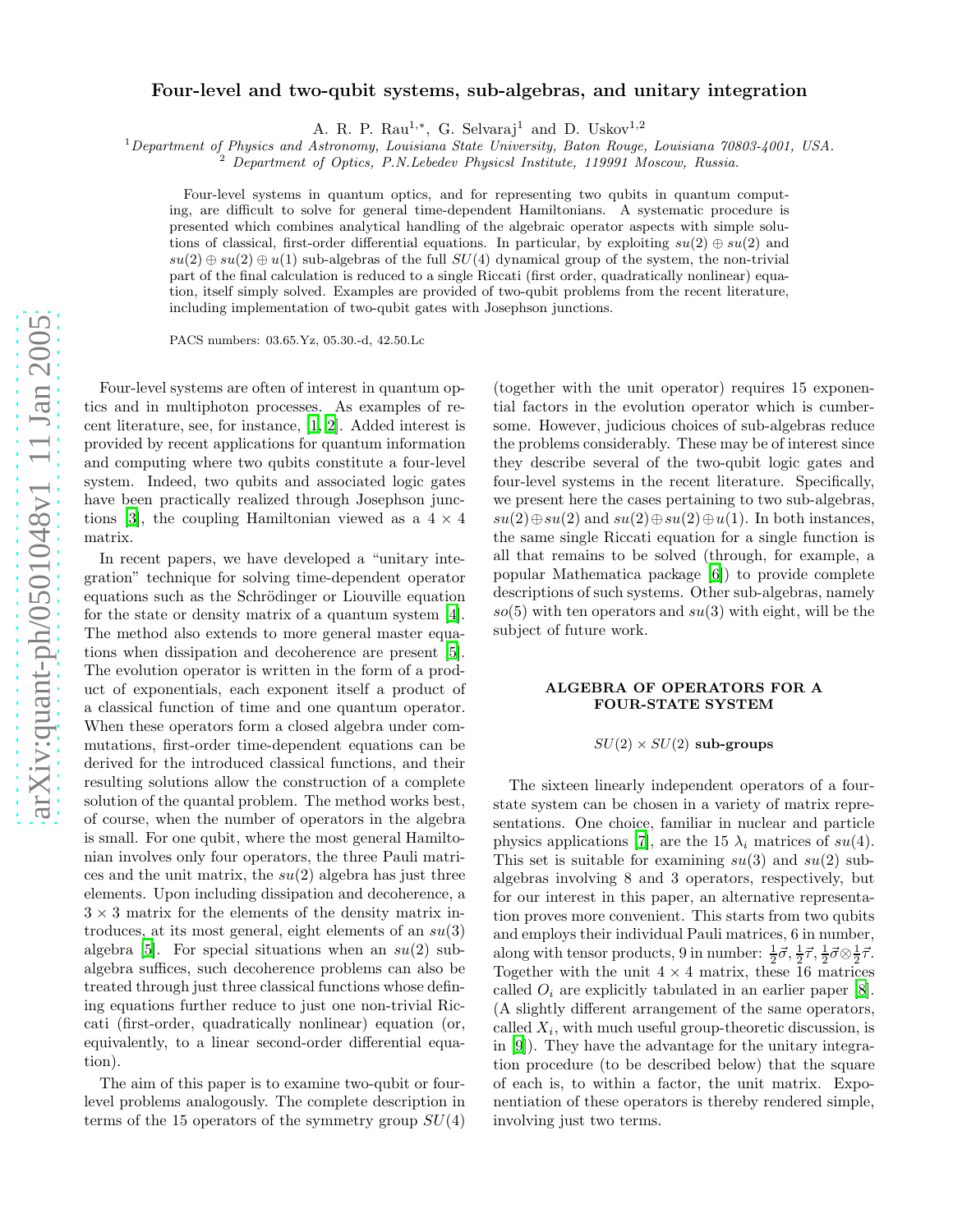| $O_X$          | $O_{2}$         | $O_3$                 | $O_4$                           | O <sub>5</sub> | $O_6$           | O <sub>7</sub>       | $O_8$                | $O_9$                | $O_{10}$        | $O_{11}$              | $O_{12}$             | $O_{13}$            | $O_{14}$          | $O_{15}$          | $O_{16}$            |
|----------------|-----------------|-----------------------|---------------------------------|----------------|-----------------|----------------------|----------------------|----------------------|-----------------|-----------------------|----------------------|---------------------|-------------------|-------------------|---------------------|
| O <sub>2</sub> | 0               | $\theta$              | $\theta$                        | $iO_6$         | $-iO5$          | $iO_8$               | $-iO7$               | $\Omega$             | $\Omega$        | $\Omega$              | 0                    | $iO_{16}$           | $-iO_{15}$        | $iO_{14}$         | $-iO_{13}$          |
| $O_3$          | 0               | $\theta$              | $\theta$                        | $\Omega$       | $\Omega$        | 0                    | $\theta$             | $iO_{10}$            | $-iO_9$         | $iO_{12}$             | $-iO_{11}$           | $iO_{15}$           | $-iO_{16}$        | $-iO_{13}$        | $iO_{14}$           |
| $O_4$          | 0               | $\overline{0}$        | $\Omega$                        | $iO_8$         | $-iO7$          | $^{1}_{4}O_{6}$      | $\frac{-i}{4}O_5$    | $\overline{i}O_{12}$ | $-iO_1$         | $^{1}_{4}O_{10}$      | $\frac{-i}{4}O_9$    | $\theta$            | $\theta$          | 0                 | 0                   |
| O <sub>5</sub> | $-iO6$          | $\overline{0}$        | $-iO_8$                         | $\theta$       | iO <sub>2</sub> | $\theta$             | $iO_4$               | $\Omega$             | $\overline{0}$  | $-i\overline{O_{16}}$ | $-iO_{14}$           | $\overline{0}$      | $iO_{12}$         | $\theta$          | $iO_{11}$           |
| $O_6$          | iO <sub>5</sub> | $\Omega$              | iO <sub>7</sub>                 | $-iO2$         | $\Omega$        | $\Omega$             | $-iO_4$              | $\Omega$             | $\Omega$        | $\Omega$              | $\overline{i}O_{15}$ | $-iO_{11}$          | $\Omega$          | $-iO_{12}$        | $\Omega$            |
| O <sub>7</sub> | - $iO_8$        | $\overline{0}$        | $\frac{-i}{4}O_6$               | $\theta$       | $iO_4$          | $\Omega$             | $^{1}_{7}O_{2}$      | $iO_{15}$            | $-iO_{13}$      | $\overline{0}$        | $\Omega$             | $\frac{1}{4}O_{10}$ | $\overline{0}$    | $\frac{-i}{4}O_9$ | $\overline{0}$      |
| $O_8$          | iO <sub>7</sub> | $\Omega$              | $^{1}_{4}O_5$                   | $-iO_4$        | $\Omega$        | $\frac{-i}{4}O_2$    | $\overline{0}$       | $iO_{14}$            | $-iO_{16}$      | $\overline{0}$        | $\overline{0}$       | 0                   | $\frac{-i}{4}O_9$ | 0                 | $\frac{1}{4}O_{10}$ |
| $O_9$          | 0               | $-i\overline{O}_{10}$ | $-iO_{12}$                      | $\Omega$       | $\theta$        | $-iO_{15}$           | $-iO_{14}$           | $\Omega$             | $iO_3$          | $\overline{0}$        | $iO_4$               | $\theta$            | $iO_8$            | $iO_7$            | $\theta$            |
| $O_{10}$       | 0               | $iO_9$                | $iO_{11}$                       | $\overline{0}$ | $\overline{0}$  | $iO_{13}$            | $iO_{16}$            | $-iO_3$              | $\Omega$        | $-i04$                | $\Omega$             | $-iO7$              | $\Omega$          | 0                 | $-iO_8$             |
| $O_{11}$       | $\Omega$        | $-iO_{12}$            | $\frac{-i}{4}\overline{O_{10}}$ | $iO_{16}$      | $-iO_{13}$      | $\Omega$             | $\theta$             | $\Omega$             | $iO_4$          | $\Omega$              | $\frac{1}{4}O_3$     | $rac{i}{4}O_6$      | $\Omega$          | $\overline{0}$    | $\frac{-i}{4}O_5$   |
| $O_{12}$       | 0               | $iO_{11}$             | $rac{1}{4}O_9$                  | $iO_{14}$      | $-iO_{15}$      | $\theta$             | $\overline{0}$       | $-iO_4$              | $\Omega$        | $\frac{-i}{4}O_3$     | $\Omega$             | $\overline{0}$      | $\frac{-i}{4}O_5$ | $^{1}_{4}O_6$     | $\Omega$            |
| $O_{13}$       | $-iO_{16}$      | $-iO_{15}$            | $\Omega$                        | $\overline{0}$ | $iO_{11}$       | $\frac{-i}{4}O_{10}$ | $\theta$             | $\Omega$             | iO <sub>7</sub> | $\frac{-i}{4}O_6$     | $\Omega$             | $\theta$            | $\Omega$          | $\frac{1}{4}O_3$  | $\frac{1}{4}O_2$    |
| $O_{14}$       | $iO_{15}$       | $iO_{16}$             | $\Omega$                        | $-iO_{12}$     | $\Omega$        | $\Omega$             | $\frac{1}{4}O_9$     | $-iO_8$              | $\Omega$        | $\Omega$              | $\frac{1}{4}O_5$     | $\theta$            | $\Omega$          | $\frac{-i}{4}O_2$ | $\frac{-i}{4}O_3$   |
| $O_{15}$       | $-iO_{14}$      | $iO_{13}$             | $\overline{0}$                  | $\overline{0}$ | $i0_{12}$       | $\frac{1}{4}O_9$     | $\overline{0}$       | $-iO7$               | $\theta$        | $\overline{0}$        | $\frac{-i}{4}O_6$    | $\frac{-i}{4}O_3$   | $^{1}_{4}O_{2}$   | 0                 | $\theta$            |
| $O_{16}$       | $iO_{13}$       | $-iO_{14}$            | 0                               | $-iO_{11}$     | 0               | 0                    | $\frac{-i}{4}O_{10}$ | 0                    | $iO_8$          | $^{1}_{4}O_5$         | 0                    | $\frac{-i}{4}O_2$   | $^{1}_{4}O_{3}$   | 0                 | $\overline{0}$      |

TABLE I: Table of commutators. With operators  $O_i$  in the first column and  $O_j$  in the top row, each entry provides the commutator  $[O_i, O_j]$ .

Table I gives the commutators  $[O_i, O_j]$  and is useful for picking out sub-algebras. For example,  $[O_2, O_5] = iO_6$ . The four states in this representation may be described either in the four-state language as the column vectors  $(1, 0, 0, 0), (0, 1, 0, 0), (0, 0, 1, 0), (0, 0, 0, 1),$  or in spin notation as  $|\uparrow \uparrow \rangle, |\uparrow \downarrow \rangle, |\downarrow \uparrow \rangle, |\downarrow \downarrow \rangle$ , respectively.

There is a large set of six-dimensional sub-algebras formed out of two triplets obeying  $su(2)$  or, equivalently, so(3) angular momentum commutation relations. One such set,  $(O_2, O_5, O_6; O_3, O_9, O_{10})$ , is the trivial  $su(2)\oplus su(2)$  subalgebra of local operations on two qubits  $\vec{\sigma}$  and  $\vec{\tau}$ . There are many equivalent sets generated by a Similarity Transformation (ST) acting on the elements of a subalgebra by right-left multiplication by an arbitrary element of the full  $SU(4)$  group. Let W be a unitary  $4 \times 4$  matrix, and x an  $su(4)$  algebra element. Then, ST acts as

$$
x' = WxW^{-1} \equiv WxW^{\dagger}.
$$

In this section we will use only a discrete subgroup of all possible ST transformations, which have the property that the set of 15 operators  $O_i$  is transformed into the same set  $O_i$ , i.e. the action of ST is equivalent to a permutation among the  $O_i$ . In this case the  $su(2)\oplus su(2)$ subalgebras, obtained by ST transformation of  $\vec{\sigma}, \vec{\tau}$  can be identified by direct analysis of subgroup structures using Table 1.

Subgroups different from the trivial  $\vec{\sigma}, \vec{\tau}$  one can be generated only by two-qubit entangling operations, such as transformation to the Bell basis (or magic Bell basis [\[10\]](#page-7-8)). One can easily verify that the set  $(O_9, O_8, O_{14}; O_6, O_{11}, O_{13})$  is such a subalgebra. That is, the operator sets  $(\tau_x, \sigma_y \tau_z, \sigma_y \tau_y)$  and  $(\sigma_y, \sigma_z \tau_x, \sigma_x \tau_x)$  are two mutually commuting triplets with  $su(2)$  commutation relations. The ST transformation with the unitary

<span id="page-2-0"></span>matrix

$$
\frac{1}{\sqrt{2}} \begin{pmatrix} 1 & 0 & 0 & 1 \\ 0 & 1 & 1 & 0 \\ 0 & 1 & -1 & 0 \\ 1 & 0 & 0 & -1 \end{pmatrix}
$$
 (1)

passes from the  $\vec{\sigma}$  set to  $(\tau_x, \sigma_y \tau_z, \sigma_y \tau_y)$  and from  $\vec{\tau}$  to  $(\sigma_y, \sigma_z \tau_x, \sigma_x \tau_x)$ . The basis corresponding to Eq. [\(1\)](#page-2-0) is the Bell basis,  $(1, 0, 0, 1) = | \uparrow \uparrow \rangle + | \downarrow \downarrow \rangle$ ,  $(0, 1, 1, 0) =$  $|\uparrow\downarrow\rangle + |\downarrow\uparrow\rangle, (0, 1, -1, 0) = |\uparrow\downarrow\rangle - |\downarrow\uparrow\rangle, (1, 0, 0, -1) =$  $|\uparrow\uparrow\rangle - |\downarrow\downarrow\rangle$ , which are simultaneous eigenstates of  $\sigma_x \tau_x$ and  $\sigma_y \tau_y$  [\[10](#page-7-8)].

All such subalgebras are maximal  $su(2) \oplus su(2)$  subalgebras of  $su(4)$ , in the sense that, if any operator from Table I is added to the six already chosen, the algebra closes (as a Lie algebra) only in the full  $su(4)$  algebra. Another perspective on the above Bell basis is provided by considering a four-level system with nearest neighbor couplings as in the Hamiltonian,

$$
H = \begin{pmatrix} 0 & \alpha & 0 & 0 \\ \alpha & 0 & \beta & 0 \\ 0 & \beta & 0 & \gamma \\ 0 & 0 & \gamma & 0 \end{pmatrix}
$$
 (2)

Such a matrix may be viewed as built up of three symmetric  $4 \times 4$  matrices  $m_{ik}$ , with unit entries in row (column)  $j$  and column(row)  $k$  and zero everywhere else, so that  $H = \alpha m_{12} + \beta m_{23} + \gamma m_{34}$ . Starting with these three real, symmetric matrices, we define two non-zero commutators between them,  $m_{13} = -i[m_{12}, m_{23}], m_{24} =$  $-i[m_{23}, m_{34}]$  to give two imaginary, anti-symmetric matrices, and a final real symmetric  $m_{14} = -i[m_{13}, m_{34}]$ to complete a full 6-dimensional  $so(4)$  algebra. Using the well-known relation between  $SO(4)$  and  $SU(2)$  ×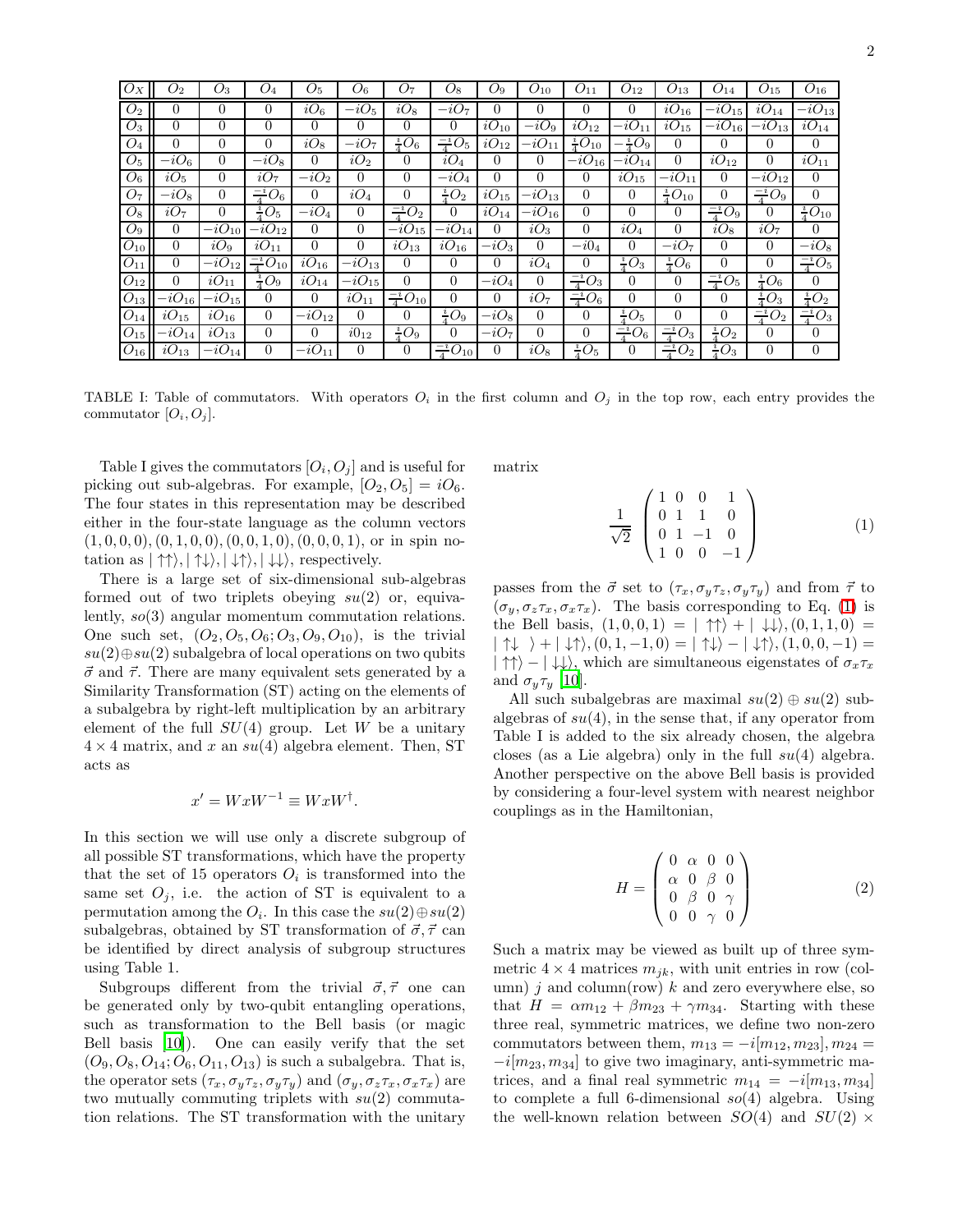$SU(2)$  groups, this sub-algebra decomposes into two sets of mutually commuting triplets,  $m_{12} + m_{34}, m_{13}$  $m_{24}, m_{12} - m_{34}$  and  $m_{12} - m_{34}, m_{13} + m_{24}, m_{23} - m_{14}$ . These linear combinations correspond to the subalgebra  $(O_9, O_8, O_{14}; O_6, O_{11}, O_{13})$  of the full  $su(4)$  algebra. Such a construction generalizes to *n*-level systems,  $n > 4$ , with nearest neighbor couplings. The matrices  $m_{ik}$  defined as

$$
(m_{jk})_{pq} = (-i)^{|j-k|-1} [\delta_{jp}\delta_{kq} + (-1)^{k-j-1}\delta_{jq}\delta_{kp}],
$$

provide  $n(n-1)/2$  generators of a so(n) algebra. These form a sub-algebra of the  $n^2 - 1$ -dimensional  $su(n)$  algebra although, for  $n > 4$ , the so(n) no longer reduces to a product of  $su(2)$  algebras.

#### $SU(2) \times SU(2) \times U(1)$  sub-groups

A class of maximal seven-dimensional sub-algebras of  $su(4)$ , different from the one considered in the previous subsection, can be constructed by taking linear combinations of  $O_n$  generators. Inspection of Table I shows that the first seven elements form a diagonal sub-block closed under commutation, isomorphic to a so(4) algebra. With  $O_3$  commuting with all the rest of this sub-block, the other six divide into two mutually commuting  $su(2)$  triplets upon forming appropriate linear combinations which pass from a standard  $4 \times 4$  antisymmetric real-matrix representation of  $so(4)$ to  $su(2) \oplus su(2)$  matrix  $(4 \times 4)$  form. Another such example, previously considered by one of us [\[8\]](#page-7-6), is provided by  $(O_2, O_3, O_{13}, O_{14}, O_{15}, O_{16})$ , with  $O_4$  commuting with all of them. The linear combinations, defined in  $[8]$  as "pseudo-spins", obey  $su(2)$  commutation relations while not being isomorphic to Pauli spinors. While the Pauli matrices constitute a matrix algebra with the unit operator as the identity element, the pseudo-spin matrix algebra has as its identity element the operator  $\frac{1}{2}(\hat{I} \pm \sigma_z \tau_z)$ . One implication is that this particular type of  $su(2) \oplus su(2)$  algebra is not related by a ST operation to the  $su(2) \oplus su(2)$  algebras considered in the previous section. These  $su(2) \oplus su(2) \oplus u(1)$  sets arise, for example, in the physical context of nuclear magnetic resonance [\[8\]](#page-7-6) with scalar coupling and heteronuclear twospin coherences. For applications in methods such as unitary integration which require closure under commutation, such pseudo-spins work equally well as we will see below. There are many such sub-algebras which can be obtained by the discrete subgroup of ST operations as discussed in the previous section. For example, one can simply relabel  $(x, y, z)$ . Indeed, each row (or column) of Table I has seven zero entries. The corresponding seven operators constitute such an algebra for a total of 15 sets [\[11\]](#page-7-9).

The recent demonstration of two qubit gates formed out of Josephson junctions [\[3](#page-7-1)] considers the Hamiltonian,

$$
H = \begin{pmatrix} E_{00} & -\frac{1}{2}E_{J1} & -\frac{1}{2}E_{J2} & 0\\ -\frac{1}{2}E_{J1} & E_{10} & 0 & -\frac{1}{2}E_{J2}\\ -\frac{1}{2}E_{J2} & 0 & E_{10} & -\frac{1}{2}E_{J1}\\ 0 & -\frac{1}{2}E_{J2} & -\frac{1}{2}E_{J1} & E_{00} \end{pmatrix}.
$$
 (3)

Expressing in terms of the  $O_i$  matrices in Table I, this Hamiltonian is a linear combination of  $(O_1, O_4, O_5, O_9)$ . Together with  $(O_8, O_{12}, O_{14})$ , they form a closed subalgebra, and the operator  ${\cal O}_{13}$  commutes with all of them. For applications below in Section 2, we record the Hamiltonian in terms of the Pauli spinors,

$$
H = \frac{1}{2}(E_{00} + E_{10}) - \frac{1}{2}(E_{J2}\sigma_x + E_{J1}\tau_x) + \frac{1}{2}(E_{00} - E_{10})\sigma_z\tau_z,
$$
\n(4)

<span id="page-3-1"></span>and

$$
H = \frac{1}{2}(E_{00} + E_{10})\mathcal{I} + \frac{1}{2}(\omega_+ S_z + \omega_- s_z)
$$
  
+  $\frac{1}{4}(E_{00} - E_{10})(s_+ + s_- - S_+ - S_-),$  (5)

where we have defined  $\omega_{\pm} = -E_{J2} \mp E_{J1}, S_z = \frac{1}{2}(\sigma_x +$  $(\tau_x), s_z = \frac{1}{2}(\sigma_x - \tau_x), \text{ and}$ 

$$
S_{\pm} = \frac{1}{2} (\sigma_y \pm i \sigma_z)(\tau_y \pm i \tau_z), \ s_{\pm} = \frac{1}{2} (\sigma_y \pm i \sigma_z)(\tau_y \mp i \tau_z).
$$
\n(6)

The sets  $(S_z, S_{\pm})$  and  $(s_z, s_{\pm})$  mutually commute and each obeys the commutation relations of an  $su(2)$  algebra but, as in [\[8\]](#page-7-6), they are not completely isomorphic to the  $4 \times 4$  matrix  $\sigma_i$  or  $\tau_i$  algebras, as discussed above. In particular, as is easily seen, the squares of  $S_z$  and  $s_z$  are not the unit operator but involve  $\sigma_x \tau_x$  as well. While sharing the same commutation relations as the similar pseudo-spins defined in [\[8\]](#page-7-6), the sets here differ as  $4 \times 4$ matrices, being in the "x-representation" instead of the counterpart "z-representation" in [\[8\]](#page-7-6).

#### UNITARY INTEGRATION OF THE EVOLUTION OPERATOR

<span id="page-3-0"></span>Time-dependent quantum problems can be conveniently handled through the unitary integration proce-dure of [\[4](#page-7-2)]. Solutions of the Schrödinger equation for the quantum state are obtained through the evolution operator  $U(t)$  defined by

$$
i\dot{U}(t) = H(t)U(t), \quad U(0) = \mathcal{I},\tag{7}
$$

where an over-dot denotes differentiation with respect to time. For more general treatment that includes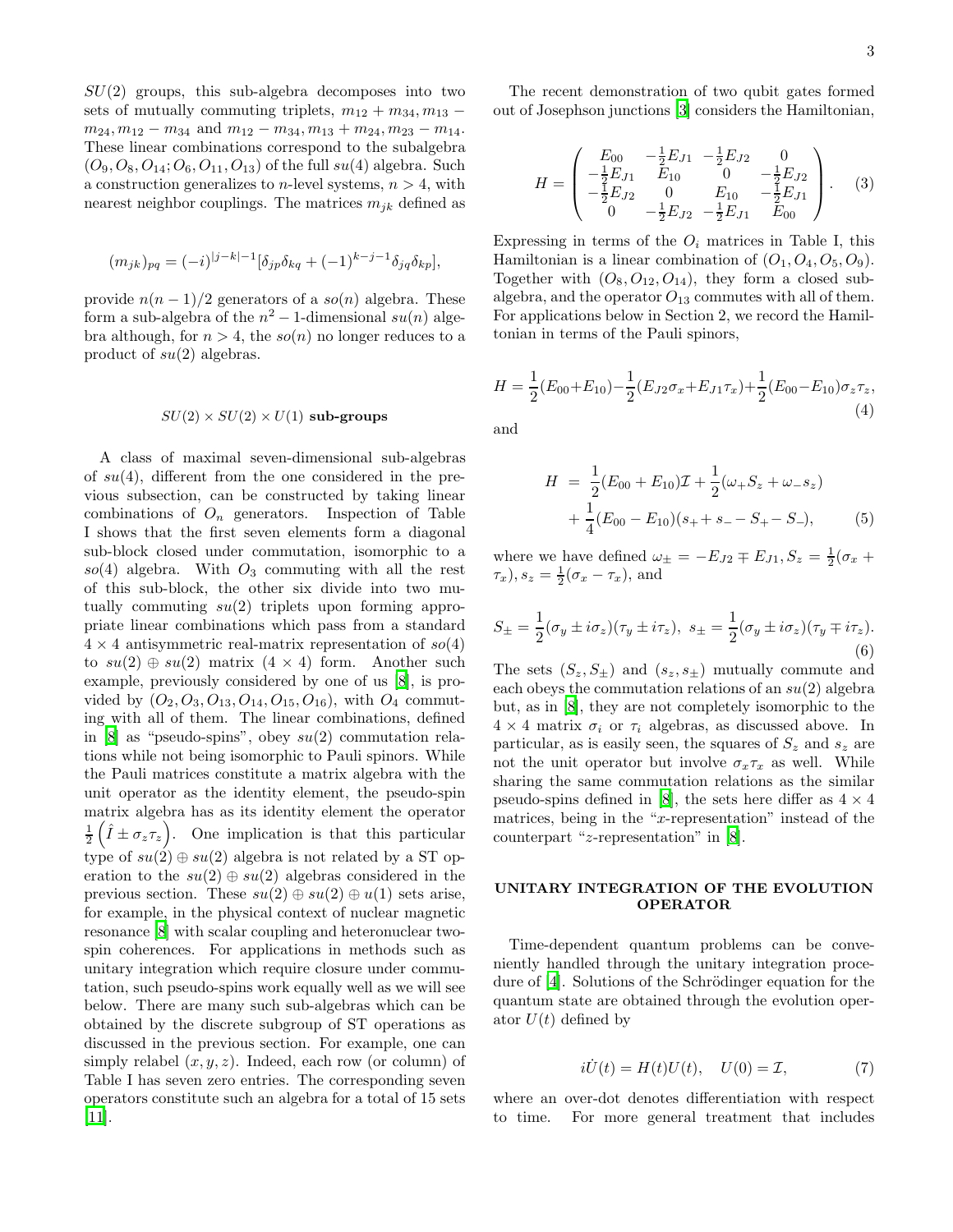mixed states, master equations such as the Liuoville-von Neumann-Lindblad equation [\[12\]](#page-7-10),

<span id="page-4-1"></span>
$$
i\dot{\rho} = [H,\rho] + \frac{1}{2}i \sum_{k} \left( [L_{k}\rho, L_{k}^{\dagger}] + [L_{k}, \rho L_{k}^{\dagger}] \right)
$$

$$
= [H,\rho] - \frac{1}{2}i \sum_{k} \left( L_{k}^{\dagger} L_{k}\rho + \rho L_{k}^{\dagger} L_{k} - 2L_{k}\rho L_{k}^{\dagger} \right), (8)
$$

<span id="page-4-0"></span>when first cast in terms of the individual density matrix elements, take a form similar to Eq. [\(7\)](#page-3-0), namely

$$
i\dot{\eta}(t) = \mathcal{L}\eta(t),\tag{9}
$$

where  $\eta$  are appropriate linear combinations of matrix elements of the density matrix  $\rho_{ij}$  [\[5](#page-7-3)], such as, for example, the ones obtained by a decomposition of  $\rho_{ij}$  in the set of generators of the corresponding  $SU(n)$  group [\[13\]](#page-7-11). We have

<span id="page-4-2"></span>
$$
\eta = [\rho_{11} - \rho_{22}, (\rho_{11} + \rho_{22} - 2\rho_{33})/\sqrt{3},
$$
  
\n
$$
(\rho_{11} + \rho_{22} + \rho_{33} - 3\rho_{44})/\sqrt{6}, \rho_{12} + \rho_{21},
$$
  
\n
$$
i(\rho_{12} - \rho_{21}), \rho_{13} + \rho_{31}, i(\rho_{13} - \rho_{31}), \rho_{14} + \rho_{41},
$$
  
\n
$$
i(\rho_{14} - \rho_{41}), \rho_{23} + \rho_{32}, i(\rho_{23} - \rho_{32}), \rho_{24} + \rho_{42},
$$
  
\n
$$
i(\rho_{24} - \rho_{42}), \rho_{34} + \rho_{43}, i(\rho_{34} - \rho_{43})].
$$
 (10)



FIG. 1: Time evolution of the diagonal elements of the density matrix of a  $n = 4$  two-qubit Josephson junction system. The horizontal axis is  $(\omega t/2\pi)$ , parameters as given in the text with  $\omega = 1$  GHz,  $\delta = 0$ , and the initial configuration  $\rho(0) =$  $\delta_{i1}\delta_{j1}.$ 

In either case of Eq. [\(7\)](#page-3-0) or Eq. [\(9\)](#page-4-0), unitary integration writes the solution as a product of exponentials,  $\prod_j \exp[-i\mu_j(t)A_j]$ , with time-dependent, classical functions  $\mu_i(t)$ , and  $A_i$  the elements of a complete algebra [\[4\]](#page-7-2). Upon substituting this form into Eq. [\(7\)](#page-3-0) or Eq. [\(9\)](#page-4-0), a consistent set of defining equations for the  $\mu_i$  follow so long as each element of the algebra is included in the above product. As shown in [\[4](#page-7-2), [5\]](#page-7-3), so long as one has an  $su(2)$  algebra, solving this set defining  $\mu_i$  reduces to



FIG. 2: As in Fig.1 but for the real part of the off-diagonal elements of the density matrix.



FIG. 3: As in Fig.1 but for the imaginary part of the offdiagonal elements of the density matrix.

just one non-trivial step, the solution of a single Riccati equation. This remains true if more than one  $su(2)$  is involved so long as they are mutually commuting, each set involving one Riccati equation. Note also that since only commutators of  $A_i$  are involved in the derivation, the results apply also to pseudo-spins as in the previous section, or for other algebras such as  $so(3)$  or  $su(1,1)$ differing only in the sign or value of the structure coefficients which do not change the form of the defining equations for the  $\mu$ .

It is this feature that we now exploit in applying to four-level or two qubit problems that fall into the two categories of the  $su(2) \oplus su(2)$  and  $su(2) \oplus su(2) \oplus u(1)$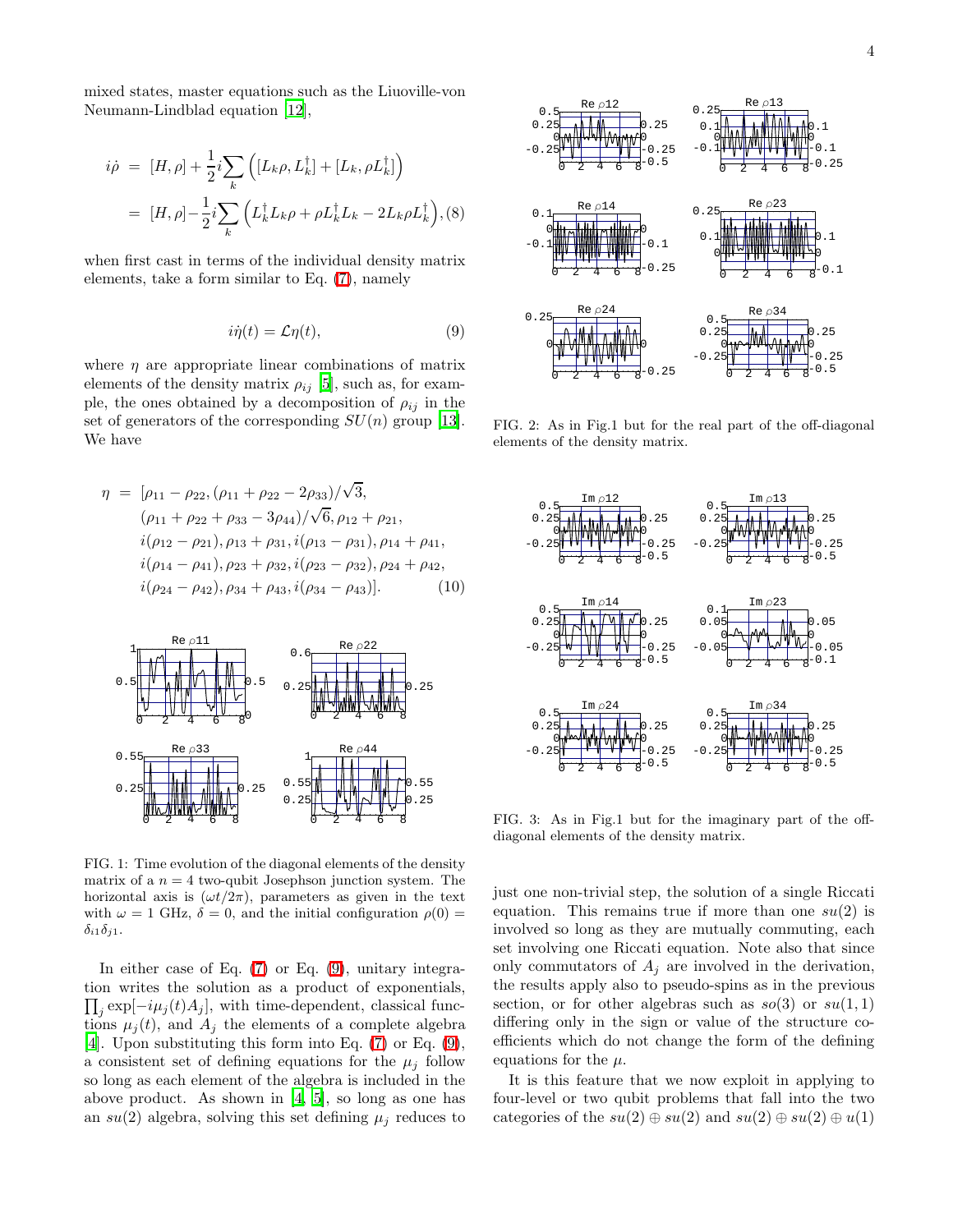

FIG. 4: Time evolution of the diagonal elements of the density matrix of a  $n = 4$  two-qubit Josephson junction system. The horizontal axis is  $(\omega t/2\pi)$ , parameters as given in the text with  $\omega = 1$  GHz,  $\delta = \pi/4$ , and the initial configuration  $\rho(0) =$  $\delta_{i1}\delta_{i1}$ . Contrast with Fig. 1 to see differences due to a mutual phase between the driving fields.



FIG. 5: As in Fig. 4 but for the real part of the off-diagonal elements of the density matrix.

sub-algebras discussed in Section 2. An example of the former is a recent discussion [\[14\]](#page-7-12) of geometric phases with two qubits. More general time dependences than considered in that reference are amenable to our procedure presented below. For the coupled pair of Josephson junctions of [\[3\]](#page-7-1) with the Hamiltonian in Eq. [\(5\)](#page-3-1), we have from our previous derivation in [\[5\]](#page-7-3) the evolution operator

<span id="page-5-0"></span>
$$
U(t) = \exp(-i\Omega_0(t)) \exp[-\frac{1}{2}i\nu_+(t)S_+] \exp[-\frac{1}{2}i\nu_-(t)S_-]
$$
  
 
$$
\times \exp[-\frac{1}{2}i\nu_3(t)S_z] \exp[-\frac{1}{2}i\mu_+(t)s_+]
$$
  
 
$$
\times \exp[-\frac{1}{2}i\mu_-(t)s_-] \exp[-\frac{1}{2}i\mu_3(t)s_z].
$$
 (11)

The sets  $\mu$  and  $\nu$  are for the two  $SU(2)$ 's involved in



FIG. 6: As in Fig. 4 but for the imaginary part of the offdiagonal elements of the density matrix.

problems such as those in [\[3](#page-7-1)]. An additional term in  $\sigma_x \tau_x$  in Eq. [\(5\)](#page-3-1) could also be accommodated through an additional exponential factor in Eq. [\(11\)](#page-5-0) and would correspond to an  $U(1)$ . These classical functions in the exponents are obtained through the set of equations [\[5\]](#page-7-3),

<span id="page-5-1"></span>
$$
\Omega_0 = (E_{00} + E_{10})/2,
$$
  
\n
$$
\mu_+ - \mu_+^2 k_- + i\omega_- \mu_+ = k_+,
$$
  
\n
$$
\mu_- - i\mu_- \mu_3 = k_-, \qquad \mu_3 - 2ik_- \mu_+ = \omega_-, \quad (12)
$$

with a similar set for the functions  $\nu$  which have  $K_{\pm}$ instead of  $k_{\pm}$ . These parameters for the H in Eq. [\(5\)](#page-3-1) take the values  $K_{\pm} = -k_{\pm} = (E_{00} - E_{10})/2$ . For applications with k constant as in [\[3\]](#page-7-1), and  $\omega_{\pm}$  functions of time, the first, and only non-trivial, equation of the set in Eq. [\(12\)](#page-5-1) can also be recast as [\[4\]](#page-7-2),

$$
\dot{\theta}(t) = k - \frac{1}{2}\omega_{-}(t)\sin 2\theta(t),\tag{13}
$$

with  $\mu_+ \equiv \tan(\theta + kt)$ , or

$$
\ddot{\gamma}(t) + i\omega_{-}(t)\dot{\gamma}(t) + k^{2}\gamma(t) = 0, \qquad (14)
$$

with  $\mu_{+} \equiv -(1/k)(d/dt)(\ln \gamma)$ . In any of these alternative forms,  $\mu_+$  (and, similarly,  $\nu_+$ ) can be solved for a given  $\omega_{\pm}$ , following which the rest of the set in Eq. [\(12\)](#page-5-1) yields to simple integration.

In Figs. 1-3 , we present results for the two-qubit Josephson junction system of [\[3\]](#page-7-1). The parameters of that study were  $E_{00} - E_{10} = 7.85$  GHz,  $E_{J1} = 13.4$ and  $E_{J2} = 9.1$  GHz. All these parameters were held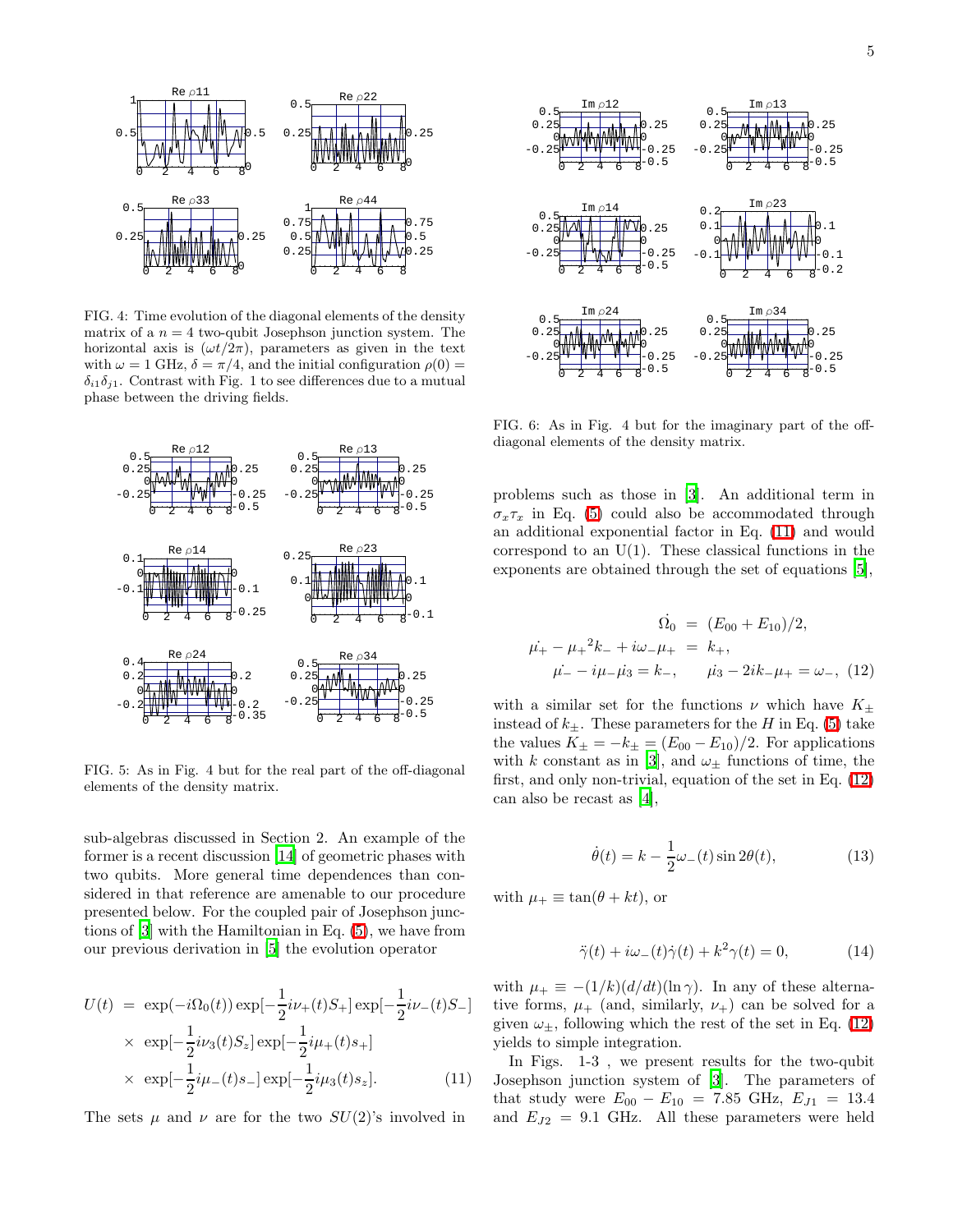constant in that study but, with an eye to future applications where these energies may vary with time, we consider such applications of our general time-dependent formalism. Specifically, were the voltages to be harmonically modulated, with  $E_{J1} = 13.4 \cos(\omega t + \delta)$  and  $E_{I2} = 9.1 \cos(\omega t)$ , solution of Eq. [\(12\)](#page-5-1) leads to diagonal and off-diagonal components of the density matrix shown in Figs. 1-3. Starting with an initial pure state  $(1, 0, 0, 0)$ , the density matrix,  $\rho(t) = U\rho(0)U^{\dagger}$  is evaluated and exhibits complicated oscillatory population of the four levels (diagonal density matrix elements in Fig. 1 which, of course, always sum to unity for all  $t$ ) as also coherences (off-diagonal elements in Figs. 2 and 3). Figs. 4-6 show the effect of a phase difference between the two driving fields, leading to interesting differences when compared to Figs. 1-3 where the driving fields are in phase.



FIG. 7: As in Fig. 1 but with a damping constant  $\Gamma = 0.5$ GHz. Note the differences from Fig. 1 as the oscillations damp out to give asymptotic values of 1/4.

Extension to decoherence and the master equation in Eq. [\(8\)](#page-4-1) requires handling the  $15 \times 15$  problem in Eq. [\(9\)](#page-4-0) rather than  $4 \times 4$  and is necessarily more involved numerically. However, as in earlier studies [\[4](#page-7-2), [5\]](#page-7-3), a simplified model in which the sum in Eq. [\(8\)](#page-4-1) runs over all  $L_k = O_k$ of Table 1 reduces to the same  $4 \times 4$  calculation of unitary evolution above, with the only difference being to multiply  $\eta(t)$  in Eq. [\(10\)](#page-4-2) by exp( $-\Gamma t$ ). Figs. 7-9 show the results of such a calculation for the same choice of parameters as in Figs. 1-3 but with the additional  $\Gamma = 0.5$ GHz. The small  $t$  dependence of the two sets of figures coincide but the oscillations are damped by the decoherence such that asymptotically, the density matrix evolves to that of a mixed state, namely diagonal components of 1/4 while all off-diagonal elements vanish. This evolution from a pure state to a completely mixed state is accompanied by a monotonic rise of the entropy from 0 to ln 4,



FIG. 8: As in Fig. 2 but with a damping constant  $\Gamma = 0.5$ GHz. Note the differences from Fig. 2 as the oscillations damp out asymptotically.



FIG. 9: As in Fig. 3 but with a damping constant  $\Gamma = 0.5$ GHz. Note the differences from Fig. 3 as the oscillations damp out asymptotically.

paralleling the similar results in [\[4,](#page-7-2) [5\]](#page-7-3).

This work has been supported by the U. S. Department of Energy and the National Science Foundation. One of us (ARPR) thanks the Tata Institute for Fundamental Research, Mumbai, India, for hospitality during the course of writing of this paper.

<sup>[\*]</sup> Email: arau@phys.lsu.edu

<span id="page-6-0"></span><sup>[1]</sup> F. Legare, Phys. Rev. A 68, 063403 (2003); S. Jin, S.